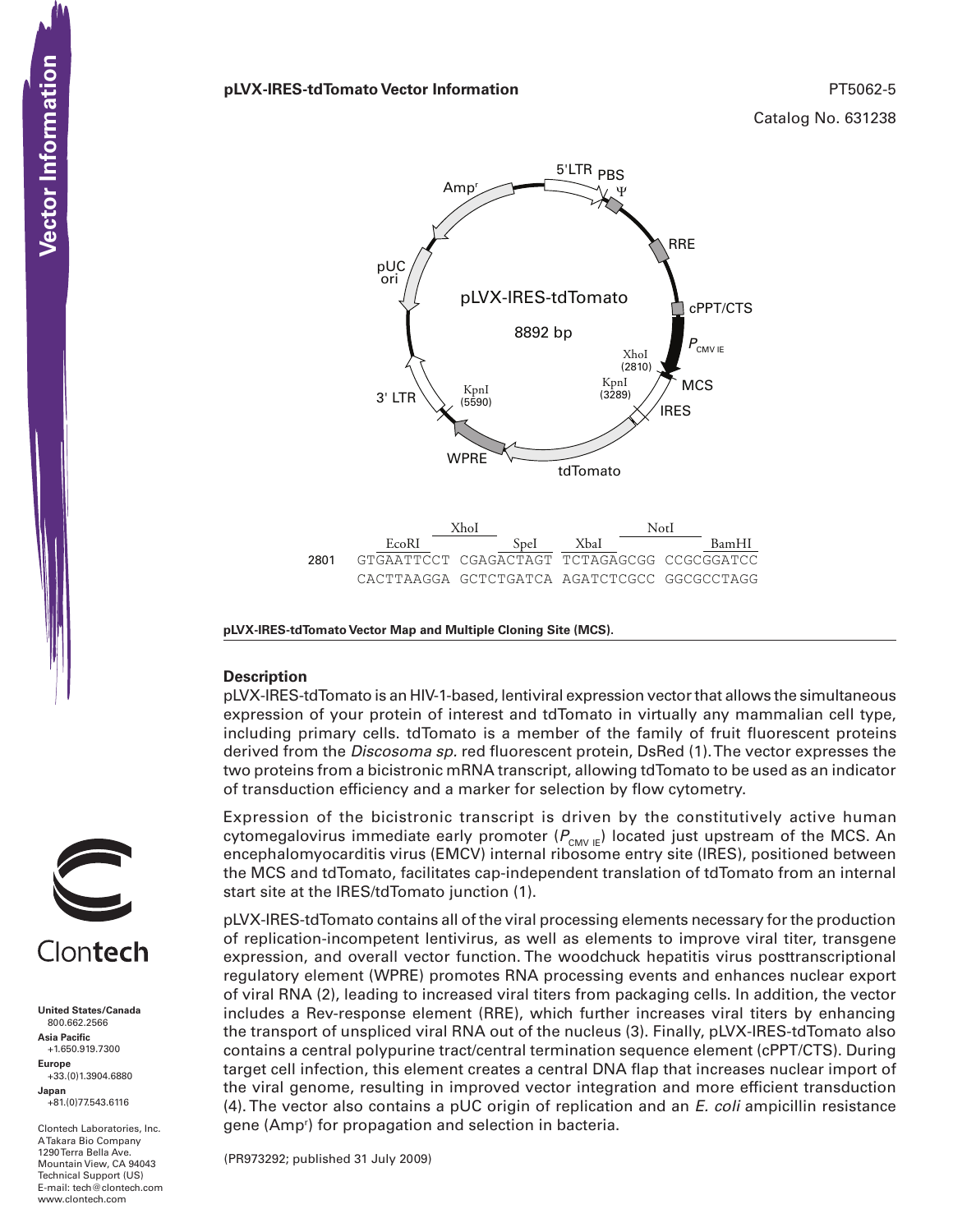## **Use**

pLVX-IRES-tdTomato is designed to constitutively coexpress your protein of interest and tdTomato from P<sub>CMV IF</sub> when transduced into mammalian cells. Before it can be transduced into target cells, the vector must be packaged into viral particles in HEK293T cells, using our Lenti-X™ HT Packaging System (Cat. Nos. 632160 and 632161). This packaging system allows the safe production of high titer, infectious, replication-incompetent, VSV-G pseudotyped lentiviral particles that can infect a wide range of cell types, including nondividing and primary cells (5).

The presence of tdTomato allows transductants to be visualized by fluorescence microscopy and sorted by flow cytometry with standard FITC filter sets (tdTomato has an excitation maximum of 554 nm and an emission maximum of 581 nm).

## **Location of Features**

- 5' LTR (5' long terminal repeat): 1–635
- PBS (primer binding site): 636–653
- $\Psi$  (packaging signal): 685–822
- • RRE (Rev-response element): 1303–1536
- • cPPT/CTS (central polypurine tract/central termination sequence): 2028–2151
- $P_{\text{CMVE}}$  (human cytomegalovirus immediate early promoter): 2185–2787
- MCS (multiple cloning site): 2803–2840
- • IRES (encephalomyocarditis virus internal ribosome entry site): 2842–3416
- tdTomato: 3417-4844
- WPRE (woodchuck hepatitis virus posttranscriptional regulatory element): 4861–5452
- 3' LTR (3' long terminal repeat): 5655-6291
- pUC origin of replication: 6760–7433 (complementary)
- Amp<sup>r</sup> (ampicillin resistance gene; β-lactamase): 7578–8574 (complementary)

# **Selection of Transductants**

• Marker: tdTomato

# **Propagation in** *E. coli*

- Suitable host strains: DH5 $\alpha$ , DH10B and other general purpose strains.
- • Selectable marker: plasmid confers resistance to ampicillin (100 µg/ml) in *E. coli* hosts.
- • *E. coli* replication origin: pUC
- • Copy number: high

# **Excitation and emission maxima of tdTomato**

- Excitation maximum = 554 nm
- Emission maximum = 581 nm

### **Notes:**

The vector sequence was compiled from information in the sequence databases, published literature, and other sources, together with partial sequences obtained by Clontech. This vector has not been completely sequenced.

The viral supernatants produced by this lentiviral vector could contain potentially hazardous recombinant virus. Due caution must be exercised in the production and handling of recombinant lentivirus. Appropriate NIH, regional, and institutional guidelines apply.

### **References**

- 1. Shaner, N. C., *et al.* (2004) *Nature Biotech.* **22**(12):1567–1572.
- 2. Zufferey, R. *et al.* (1999) *J. Virol.* **73**(4):2886–2892.
- 3. Cochrane, A. W. *et al.* (1990) *Proc. Natl. Acad. Sci. USA* **87**(3):1198–1202.
- 4. Zennou, V. *et al.* (2000) *Cell* **101**(2):173–185.
- 5. Wu, X. *et al.* (2000) *Mol. Ther.* **2**(1):47–55.